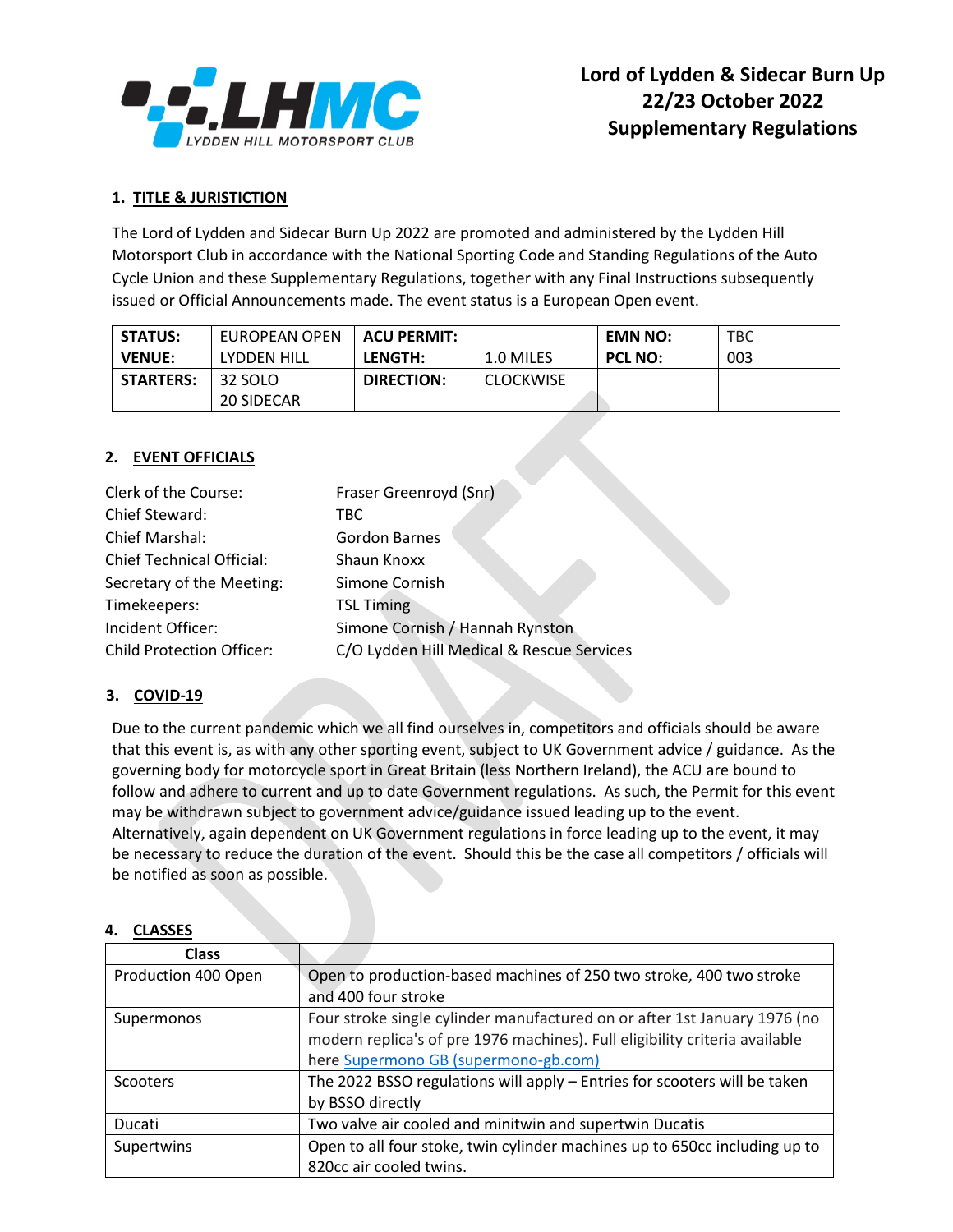

| Open                    | Open to any motorcycle from 250GP machines up to 1200cc twins                                                                                                                                                                                                                             |  |  |
|-------------------------|-------------------------------------------------------------------------------------------------------------------------------------------------------------------------------------------------------------------------------------------------------------------------------------------|--|--|
|                         | Not open to under 18's                                                                                                                                                                                                                                                                    |  |  |
| F1/F2 Sidecars          | Open to any F1 or F2 sidecar                                                                                                                                                                                                                                                              |  |  |
| <b>Classic Sidecars</b> | Open to any Classic sidecar                                                                                                                                                                                                                                                               |  |  |
| 600cc Production        | Open to any production 600cc pre 1986 motorcycle                                                                                                                                                                                                                                          |  |  |
| Lord of Lydden          | The grid for the Lord of Lydden will be formed over the fastest 28                                                                                                                                                                                                                        |  |  |
|                         | qualifiers (done by the fastest lap across any race over the weekend, but<br>not including the finals) from the solo categories (excludes Scooters).<br>The organizers reserve the right to seed entries for the Lord of Lydden<br>races up to the maximum grid capacity for the circuit. |  |  |
|                         | If any of the 28 qualified riders are unable to take their place on the grid,<br>then a random draw will be done from a pool of available entrants to<br>determine the replacement. This 'reserve' rider will start at the back of<br>the grid.                                           |  |  |
| Sidecar Burn Up         | The grid for the Sidecar Burn Up will be formed from the fastest 18<br>qualifiers from the F1/F2 Sidecar category. The organizers reserve the<br>right to seed entries for the Sidecar Burn Up races up to the maximum<br>grid capacity for the circuit.                                  |  |  |

The organizers reserve the right amalgamate classes whilst on the circuit to make the best use of the track time available.

The organizers reserve the right to remove any class if there are less than 6 entrants.

## **5. COMPETITORS ELIGIBILITY**

Riders & Passengers – Open to Riders and Passengers, who are current holders of a license issued by the ACU, SACU or other FIM Europe affiliated Federations (any competitor who for whatever reason, fails to produce a current competition license, will only be allowed to take part in the competition at the discretion of the Steward of the Meeting).

Riders are responsible for declaring their eligibility to ride a specific type and size of machine at a given age on the event entry form as following current ACU License Grade & Age regulations in force at the time of the event.

For general eligibility by bike type & capacity vs. age see the 2022 ACU Handbook or the license information a[t www.acu.org.uk](http://www.acu.org.uk/)

**NOTE: Riders & passengers under the age of 18 are not eligible to compete in this event**

The organizers undertake to ensure each rider and passenger, indemnifying him/her against any thirdparty claim, arising out of the races or official practice excluding claims by other riders, entrants, sponsors or mechanics. Competitors with licenses issued by an FMN other than ACU / SACU, must produce a 'start permission' and proof of insurance from their own FMN (this includes MCUI license holders).

# **6. ENTRIES**

The official entry form must be fully completed on the LHMC online event entry system here <https://lhmc.alphatiming.co.uk/register/events/5976>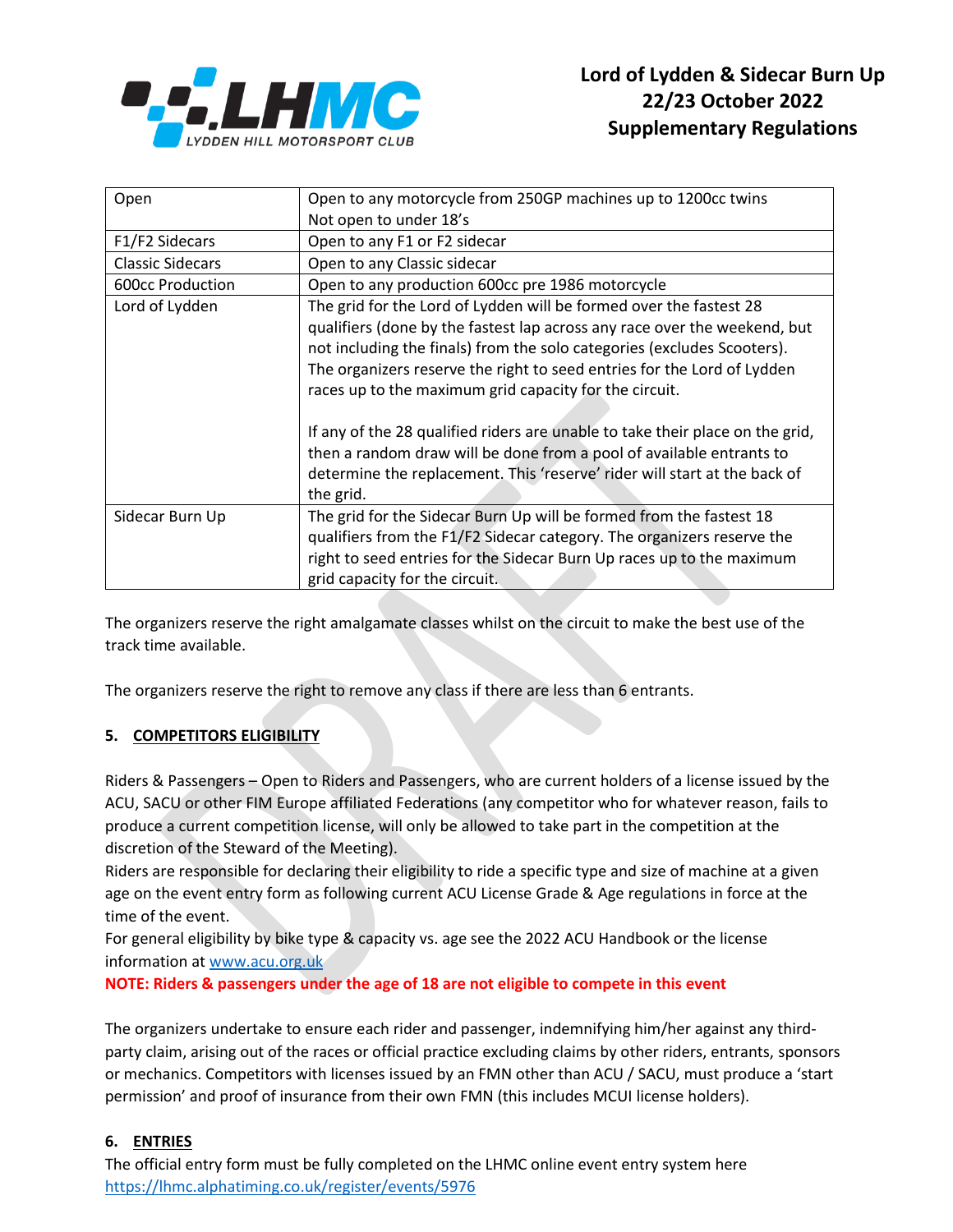

The entry fee for the event will be as detailed on the official event entry form. **Cheques, if applying by post, must be made payable to Lydden Hill Motorsport Club** Any entry received after the closing date will be subject to a late entry fee of £20.

# **7. EVENTS**

| Meeting Date Circuit      | Open Date        | Close Date     | Permit No. | PCL. | EMN. |
|---------------------------|------------------|----------------|------------|------|------|
| 22/23 October Lydden Hill | Upon Publication | 13/10/2022 ACU |            | 003  | TBC. |

## **8. PROGRAMME**

A provisional schedule will be made available in advance of the event and be circulated to competitors with the Final Instructions for the event.

All classes will have to follow the following race format;

- 1 Qualifying Practice
- 3 Heats
- 1 Final

All races will be run over a minimum of 6 laps and a maximum of 10 laps. The exception to this being the Lord of Lydden & Sidecar Burn Up races on Sunday whereby the number of laps to be run will be confirmed in the final instructions for the event.

Should any race be stopped section 10 of the ACU Road Racing regulations will apply when deciding on restart lengths.

## **9. AWARDS**

Trophies will be awarded to the first three finishers in each **FINAL ONLY**, including the Lord of Lydden and Sidecar Burn Up Finals. Classes of 6 riders or less will receive a first-place award only. Prize money is not included in any class, the organizers reserve the right to add prize money to any class if a sponsor chooses to incorporate such within any sponsorship.

## **10. TECHNICAL INSPECTION**

Unless otherwise stated, technical inspection will take place from 07:30 in the morning of the event. Machines will be checked for eligibility and the competitors clothing and helmets will be examined; competitors must be present. It is the competitor's responsibility to ensure his/her machine complies with the regulations and is safe for competition. However, a technical official may refuse to verify a machine on grounds of eligibility, lack of cleanliness or safety.

## TECHNICAL INSPECTION & SIGN-ON PROCESS UNDER COVID19 RESTRICTIONS

The following processes will be in operation until further notice, check the Final Instructions for the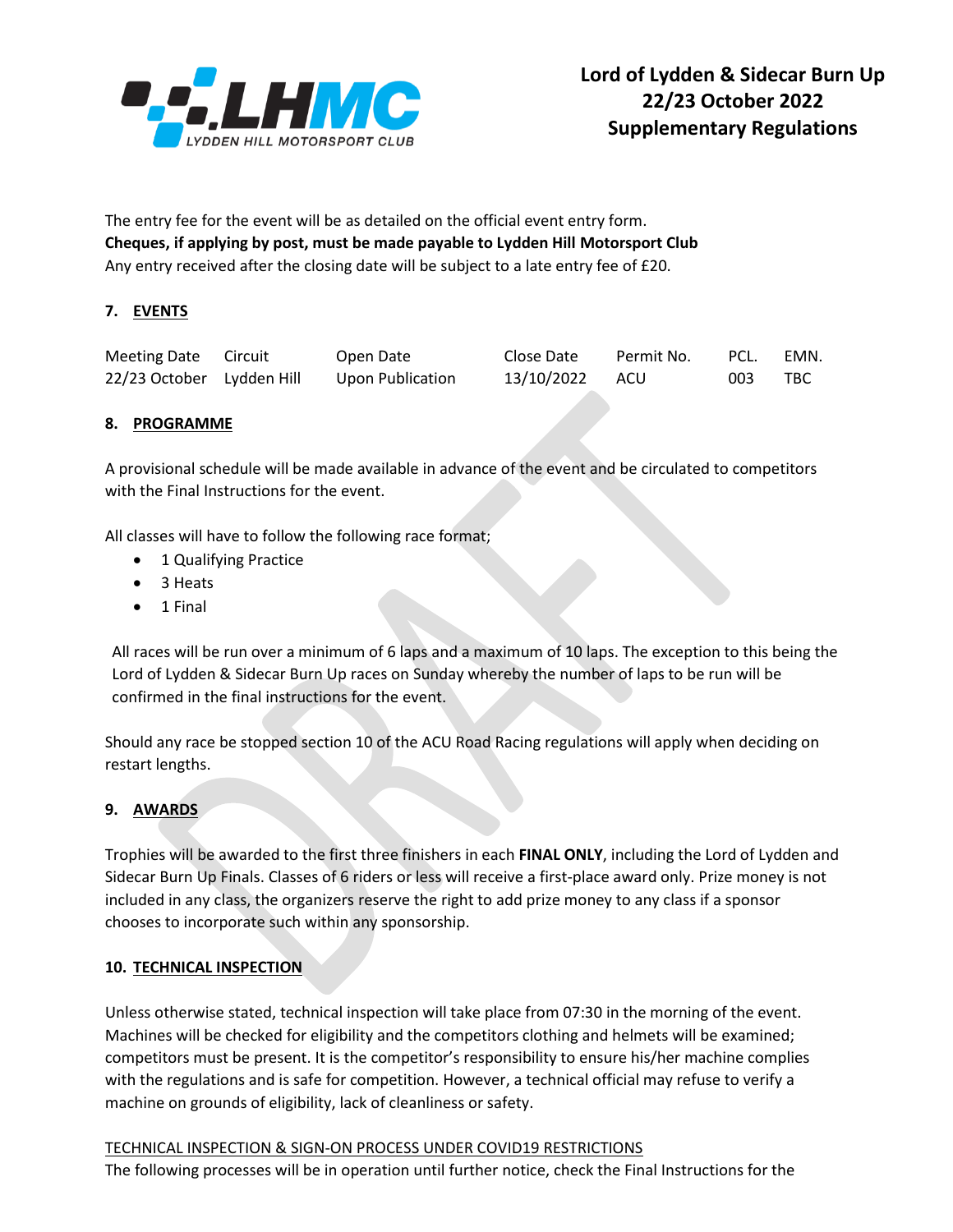

event for updates:

**Inspection:** We would ask that riders disinfect the handlebar grips with wipes or spray immediately prior to attending inspection. Please ensure you bring a paddock stand with you to the Bay. Riders with solo machines should observe social distancing when queuing for inspection. When directed by the Technical Official, place your bike on its stand and retire away from the machine for inspection of the machine to take place. During this time, we suggest you attend one of the Clothing Inspectors for your kit to be checked. Present with all kit on, including helmet. Clothing Inspectors will conduct a visual check or your kit. On completion of inspections you will be handed a Technical Inspection Card signed by the Inspectors and stickers for your helmet and bike – these you should apply yourself. You will also need to sign the reverse of the card, before bringing that to Race Office for sign-on. **You MUST use your own pen for this purpose**.

**Sign-On:** The Race Office will be open will be open for rider sign-on as usual – you should attend with your completed Technical Card and your license. You must observe social distancing rules and there will be a queuing system in place at the venue to support this. The Race Office team will be present, behind Perspex safety screens, to visually check licenses and deal with any issues and queries. Hand sanitizer will be widely available. You will show the front & back of your Technical Card and then place it in a box in the Race Office as directed. The Race Office Team will note your attendance and mark you off on our sheets – there is no longer a requirement for you to physically sign-on. You will be handed a Practice Permit, take this with you on your first session – it confirms to the Collecting Area staff that you have completed the sign-on process.

You will have accepted the ACU revised declaration regarding the Risks of Motorsport when you entered the meeting and by signing the same declaration that is on the reverse of your Technical Inspection Card.

If the Race Office is closed - Assistance if required is available via the Club's main number 01304 830557 which will be answered live at the circuit. If unavailable, voice messages can be left and these are received by email by our staff and we will call back as soon as possible.

Access to Race Control will be restricted to essential staff only.

Transponders – An AMB TranX260 or X2 rechargeable or direct wired transponder is required to be fitted to the machine in charged and operating condition at technical inspection.

Rain Light – All motorcycles must have a functioning red light mounted at the rear of the machine to be used in rain or low visibility conditions as instructed by Race Control. The team must ensure the light is switched on whenever a rain tyre is fitted to the motorcycle and/or when any practice or race is declared "wet" by Race Control.

Lights must comply with the following:

a) Lighting direction must be parallel to the machined center line (motorcycle running direction) and be clearly visible from the rear at least 15 degrees to both left and right sides of the machine center line.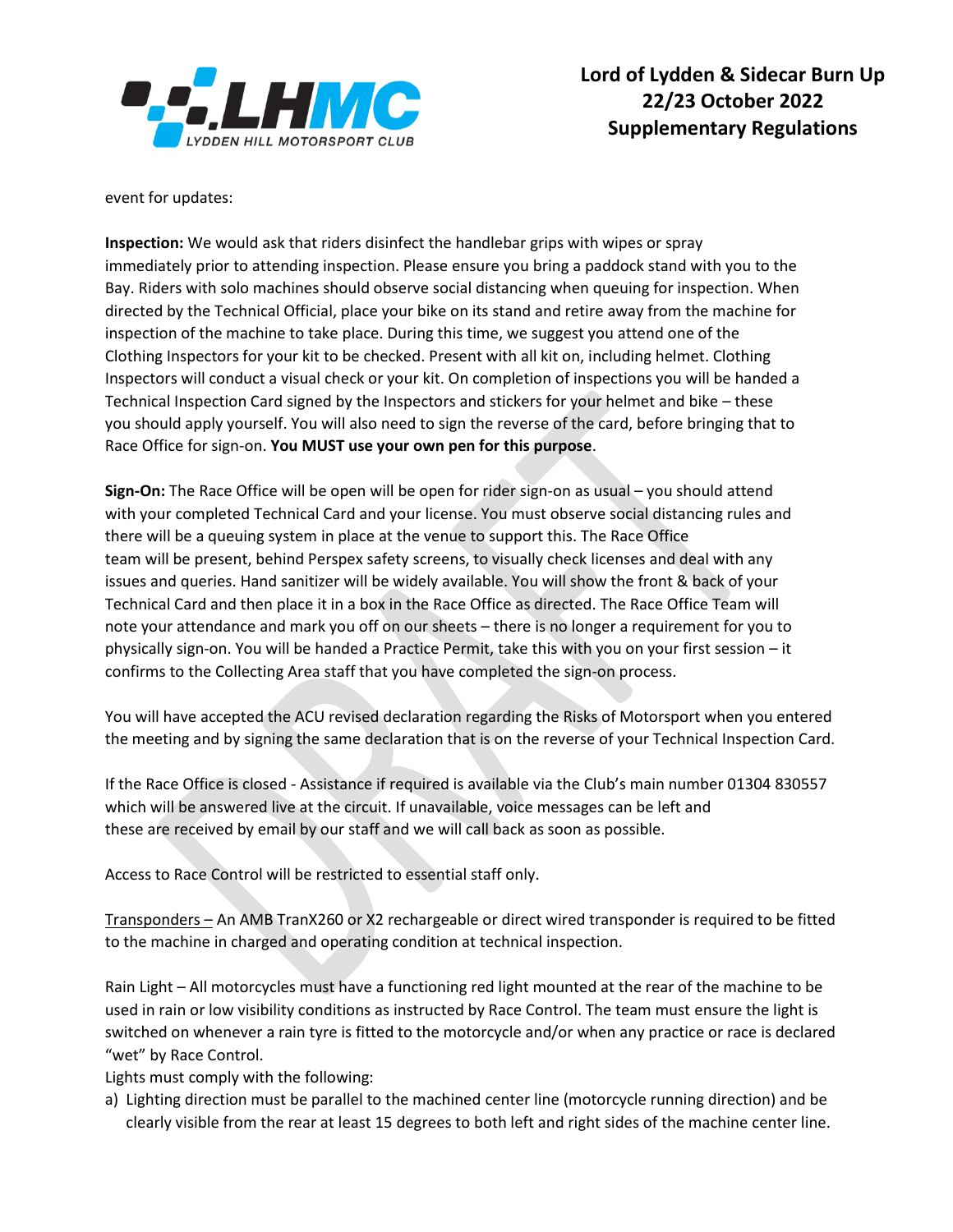

- b) Mounted on the rear seat/rear bodywork approximately on the machine center line, in a position approved by the Chief Technical Officer. In the case of dispute over the mounting position or visibility, the decision of the Chief Technical Officer will be final.
- c) Power output/luminosity equivalent to approximately:  $10 15W$  (incandescent)  $0.6 1/8 W$  (LED).
- d) The switch must be accessible.
- e) Rain light power supply may be separated from the motorcycle main wiring and battery.

Any machine involved in an accident must be re-inspected before resuming racing.

No rider will be deemed to have finished a race until the machine has been submitted and passes the final examination at parc ferme, if so, required as detailed on the event timetable. In signing the entry form, competitors are deemed to declare and confirm that all customs and excise duties have been paid on the fuel being used.

Oil Containment – As described above, all riders have a responsibility to ensure their machines are fit for purpose. This extends to consideration towards the other racers to ensure the oil containment measures on machines are checked and maintained. Items such as: sump plugs, oil top up points and oil filters should be checked, tightened and lockwired. Oil coolers checked for leakage and external pressurized oil lines protected with braided steel outers with permanent end fittings installed by a reputable supplier, e.g. swaged couplings fitted by Pirtek or Goodridge. Documentation certifying the construction of these lines should be retained.

Substantial track time can be lost to oil spillages, often traced to poor maintenance. Riders causing such delays if found to be caused by poor maintenance risk disqualification from the meeting and/or a significant fine to be determined by the Clerk of the Course.

#### **11. REPLACEMENT MACHINES**

Riders may change machines during the event as long as the machine is of the same type and has complied with section 9 above. A change of make and type of machine is only permissible if the rider has qualified on that machine at the event or receives written dispensation from the Clerk of the Course, such dispensation will only be given with reasonable cause and where no advantage is sought.

#### **12. CIRCUIT ENTRY**

To enter any circuit, all personnel will need a circuit admission pass issued by the organizers. Allocation:

Solos: 3 passes per competitor.

Sidecars: 5 passes per team.

On entering the circuit, competitors and officials should follow the instructions given to them on arrival and ensure they follow and adhere to the signage on display regarding control measures put in place to minimize the risks of infection and at all times adhere to the up-to-date UK Government advice / guidance relating to Social Distancing.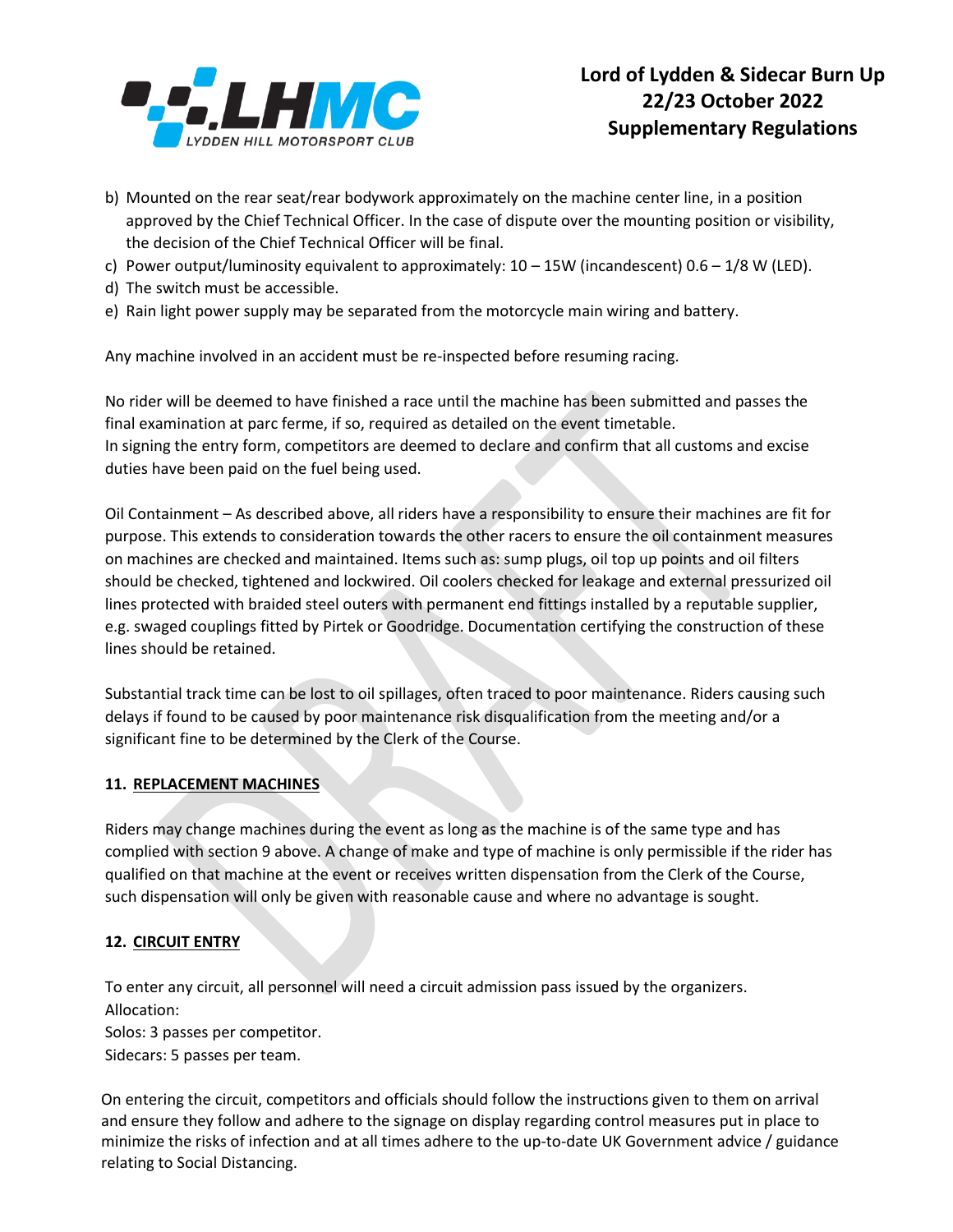

**Paddock Parking** – A paddock plan will be in place to ensure vehicles are parked appropriately, adhering to social distancing requirements at the time of the event.

(Please note admission protocols will be subject to Covid-19 restrictions in place at the time of the event and will be confirmed in the Final Instructions)

# **13. MEDICAL**

The organizers reserve the right for the Chief Medical Officer to carry out a medical examination on any competitor in order to ascertain his/her fitness to compete. The Chief Medical Officer's decision is final.

All competitors must provide a small first aid kit within their paddock area for minor injuries and ailments. Visits to the Medical Centre must be reserved for serious injuries or conditions. This will reduce the risk of the Medical Centre becoming contaminated with Covid19.

If a competitor falls / loses contact with his machine during practice / racing, if able to do so, he is to give the Marshals 'the thumbs up' to indicate he is unhurt. If, however, the competitor is unable to do this, the Marshals will react in the normal manner and tend to the competitor wearing appropriate PPE (face masks / gloves). Medical support will be deployed as per the request of Marshals to Race Control. Competitors and Officials should bear in mind that due to Covid-19 restrictions; this may cause additional delays which may cause a delay to the race programme.

## **14. BRIEFINGS**

Riders may be required to attend verbal briefings as notified in the Final Instructions. Failure to attend may result in disqualification.

# **15. PRACTICE/QUALIFYING**

Each rider must complete the practice/qualifying session for their Class.

The practice / qualifying schedule will be printed on the official timetable.

Grid Positions will be allocated by the organizers for the first race for each class based on the best time achieved in the class's qualifying session.

Subsequent races will grid according to the fastest lap achieved by each rider in the previous race, even if the rider falls or suffers a mechanical failure that causes a DNF, the best lap time scored will be used. If a rider fails to register a lap time, their grid position for the following race will be at the back of the grid. Riders who are late to the collecting area may have to start from the back of the grid.

## **16. ROOKIE ORANGE JACKETS**

It is a requirement of the ACU's Standing Regulations that Rookies must wear an orange jacket when on the track at all times.

## **17. GRID FORMATION**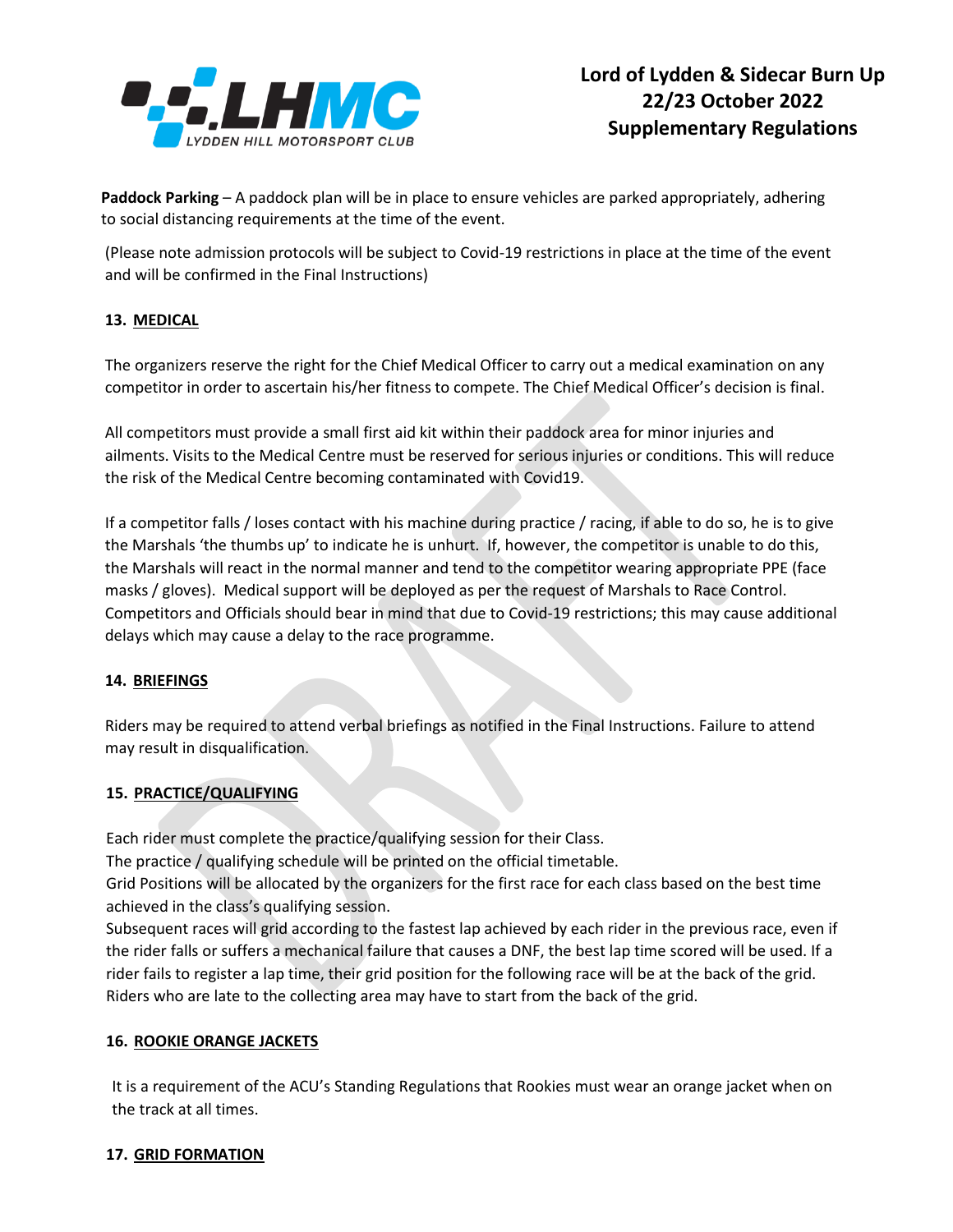

Grid formation will be as per the ACU Track License stipulations.

## **18. STARTS**

The starting grid should be published as soon as possible subject to any judicial action being undertaken at the time.

Starts are made with engines running for all machines.

#### **19. START PROCEDURE**

- 1. Riders collect in the Assembly Area and proceed when directed to the Grid to take up their allocated Grid positions.
- 2. An Official will signal all the Riders to proceed on a warm-up lap (of the circuit being used for the race) by waving a Green Flag. On completion of the warm-up lap the riders each return to their allocated Grid positions.
- 3. Riders who do not go on to the Grid may join the warm-up lap from the Pit Lane on the instruction of the Officials, but in this case must start the race from the back of the Grid.
- 4. On the completion of the warm-up lap an Official will display a Red Flag at the front of the Grid.
- 5. When the grid is re-formed the Official with the Red Flag will leave the Grid indicating to the Riders that the race is about to commence.
- 6. Any Rider who stalls his engine on the Grid, or who has other difficulties, must remain on his motorcycle, and raise an arm. It is not permitted to attempt to delay the start by any other means.
- 7. A Red light will be displayed for up to 5 seconds. The Red Light will then be extinguished to start the race. Alternatively, the National Flag may be lowered to start the race.
- 8. After the Riders have started the race, any riders waiting in the Assembly Area may be permitted to join the race at the discretion of the Clerk of the Course and under the instructions of the Officials.
- 9. Should there be a problem on the Grid, the Starter may display a Yellow Flag or Yellow lights to indicate a delayed start. The Clerk of the Course may decide that the Riders will complete another warm-up lap and the race distance may be reduced.

## **19. TYRE WARMERS**

Tyre warmers are not allowed inside the assembly area or on the grid.

#### **20. FINISH OF A RACE**

The chequered flag will be displayed as the winner crosses the finish line and will be kept flying until the last rider finishes that lap. Thereafter riders crossing the finish line must leave the circuit at the point described in the Final Instructions. Those riders who complete a similar number of laps having their position determined by the order in which they finished. Only riders crossing the finish line within the time limit and/or distance laid down by the 2020 ACU Handbook will be declared finishers.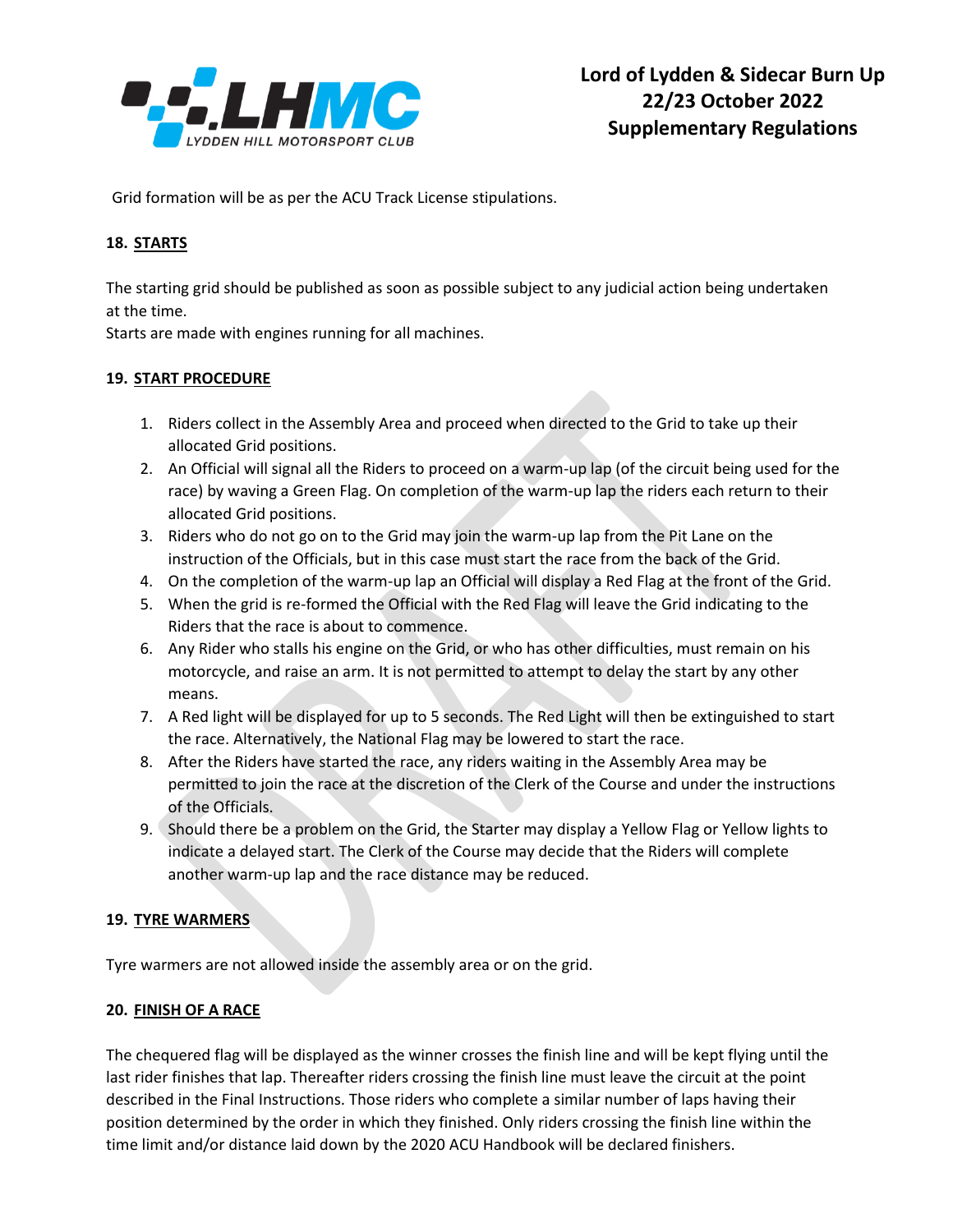

Should the end of the race signal inadvertently or otherwise be displayed before the leading rider completes the scheduled number of laps – or before the scheduled race time has been completed, the race will be deemed to have finished. If the chequered flag is given to the leader then a result will be drawn up accordingly. If the chequered flag has been given to a competitor other than the leader then the result will be from when the leader last crossed the finish line. Should the end of the race signal be delayed for any reason, the race will nevertheless be deemed to have finished at the correct moment and competitors classified accordingly.

## **21. EVENT STICKERS**

The organisers may wish competitors to carry sponsors decals/logos, if required, this will be mandatory. Penalties will be applied if competitors are found to have breached this requirement.

#### **22. RESULTS**

All practice timesheets, grids and result sheets are deemed provisional until all machines are released by technical officials after post practice/race checks and after completion of any judicial or technical procedures.

#### **23. WET & DRY RACES**

All practice sessions and races will be categorized as "DRY" unless a "WET RACE" board is displayed in the collecting area. Under "DRY" conditions the event will be terminated or interrupted by the Clerk of the Course if he considers that climatic conditions affecting the surface of the track makes it likely that riders will wish to change tyres. Under "WET RACE" conditions the event is unlikely to be stopped simply because the climatic conditions change. It is the riders' responsibility to make a selection from the type of tyre available to them under the class regulations and to adjust their riding to accommodate the weather conditions, even if they change. Riders who wish to change tyres must use the paddock to do so. When a wet race has been declared the rear facing red warning light must be switched on and remain on for the duration of the race.

#### **24. FUEL**

Competitors must affirm that all duty on fuel to be used at the events has been paid in accordance with the National Sporting Code.

Paddock Facilities / Etiquette – Refreshments and toilet facilities and protocols for use of these facilities will be confirmed in the Final Instructions.

Please note there is no fuel available on site, the nearest petrol stations are as follows;

Arter Bros Ltd Tesco Extra

Barham Services, White Cliffs Business Park